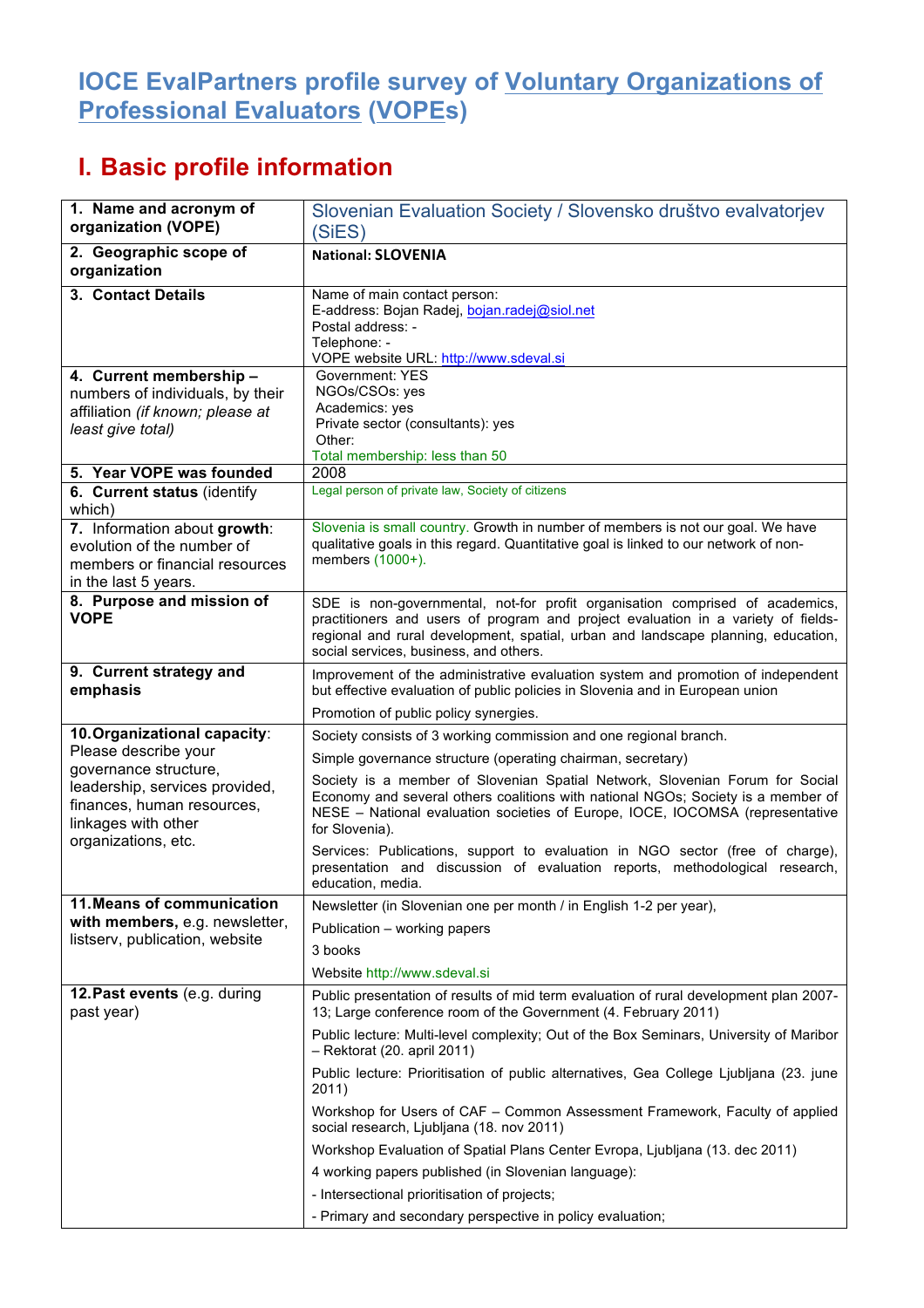|                                                                    | - Problème d'agregation dans des évaluations sociales complexes;                                                         |
|--------------------------------------------------------------------|--------------------------------------------------------------------------------------------------------------------------|
|                                                                    | - Movement 99%: Through Exclusion to the Community)                                                                      |
|                                                                    | 1 Book (in Slovenian, Evaluation of policies: Horizons of new mentality. Ljubljana:<br>Vega, 224 pp)                     |
|                                                                    | 1 Paper published in Sage, Evaluation (17/2, april 2011)                                                                 |
|                                                                    | 8 articles published in main daily newspapers in the country                                                             |
|                                                                    | Press conference – presentation of book at its release                                                                   |
|                                                                    | Book presentation: (29. IX, University Maribor, and 3. X. Large conference room of<br>the Government, Ljubljana)         |
|                                                                    | Statement for the media (24 oct. 2011) regarding our Initiative to the Government                                        |
|                                                                    | Social events (2. may, 23. June, 2. November, 19 December 2011)                                                          |
| 13. Forthcoming key events/                                        | 4 public events:                                                                                                         |
| conferences - dates, location                                      | - Ethics and Health, Slovenian Academy of Science (17 january 2012, Ljubljana;                                           |
|                                                                    | - Presentation of mid-term evaluation results for Innovation, research and tertiary<br>education in Slovenia, june 2012) |
|                                                                    | 2-3 working papers:                                                                                                      |
|                                                                    | (Excellence Squared: Selfassessment in Public Administration, jan 2012)                                                  |
|                                                                    | 1 book (Social complexity: Mesoscopic evaluation of heterogenous phenomena; in<br>Slovenian)                             |
|                                                                    | Promotion:                                                                                                               |
|                                                                    | - Golden Fiscal Rule – lecture at the conference in the lower house of the national<br>parliament; 16. march 2012)       |
|                                                                    | - Social responsibility Conferense, Maribor: Lecture (8. marc 2012)                                                      |
|                                                                    | Free of charge Support to Slovenian NGO sector in evaluation                                                             |
|                                                                    | Regular tasks                                                                                                            |
| 14. Name and e-address of<br>person submitting this<br>information | Bojan Radej;<br>info@sdeval.si                                                                                           |
| 15. Date of this update                                            | 26. march 2012                                                                                                           |

## **II.Experience with Evaluation Capacity Building**

| 1. Background: Please provide<br>a brief history of the formation of<br>this organization (VOPE).<br>1.1 Who were/are the key<br>players?<br>1.2 How many members do you<br>have on your governing board/<br>committee?<br>1.3 What are the main existing<br>strengths that your VOPE is<br>trying to capitalize on?<br>1.4 What are the main<br>challenges that your VOPE is<br>trying to address? | 1.1 Civil society: Intellectuals (professors), highly experienced<br>practitioners.<br>1.2 Board: 4 persons<br>1.3 Innovation; Independence from market as well as from<br>government<br>1.4 See our mission statement |
|-----------------------------------------------------------------------------------------------------------------------------------------------------------------------------------------------------------------------------------------------------------------------------------------------------------------------------------------------------------------------------------------------------|------------------------------------------------------------------------------------------------------------------------------------------------------------------------------------------------------------------------|
| 2. Organizational motivation:<br>What were/are the driving forces<br>of the VOPE and its historical<br>development?                                                                                                                                                                                                                                                                                 | Active citizenship.                                                                                                                                                                                                    |
| 3. Evaluation Capacity<br><b>Building: What has your VOPE</b><br>done to promote evaluation<br>(M&E) capacity?                                                                                                                                                                                                                                                                                      | Through research, publishing and education.                                                                                                                                                                            |
| 4. Context / target entities:<br>More specifically, who are the<br>persons or institutions your<br>organization seeks to influence                                                                                                                                                                                                                                                                  | 4.1 not really<br>4.2 not as a priority<br>4.3 yes, our the most important target                                                                                                                                      |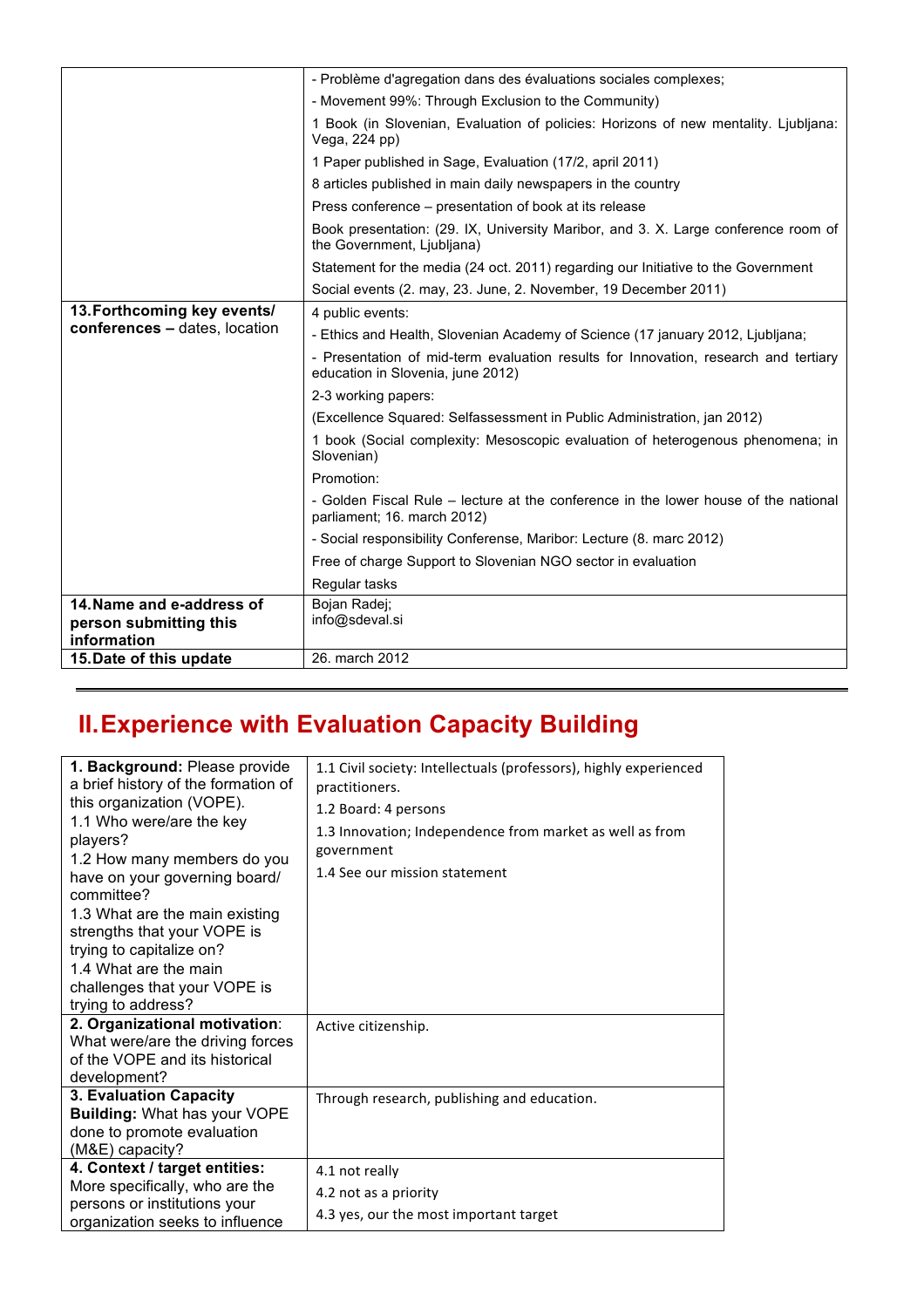| (to strengthen evaluation<br>capacity)? For example:<br>4.1 Technical capacities to<br>supply quality evaluations,<br>partnering with experts, local<br>universities or others to<br>provide training for<br>members, etc.;<br>4.2 Strengthening VOPE<br>organizational capacity itself;<br>4.3 Enhancing the enabling<br>environment for evaluation,<br>including strengthening the<br>demand for and use of | 4.4 yes, this is very important target                                                                   |
|---------------------------------------------------------------------------------------------------------------------------------------------------------------------------------------------------------------------------------------------------------------------------------------------------------------------------------------------------------------------------------------------------------------|----------------------------------------------------------------------------------------------------------|
| evaluations by policy<br>makers;<br>4.4 Influencing governmental<br>policies related to evaluation,<br>evaluation designs and<br>implementation of M&E<br>systems, etc.                                                                                                                                                                                                                                       |                                                                                                          |
| 5. Public accountability: Is your                                                                                                                                                                                                                                                                                                                                                                             | a. yes                                                                                                   |
| VOPE helping to strengthen                                                                                                                                                                                                                                                                                                                                                                                    | b. We base or efforts on the law which sets obligation of the                                            |
| oversight and transparency of<br>government programs? If so, in                                                                                                                                                                                                                                                                                                                                               | government to disseminate information.                                                                   |
| what ways? Can you share any                                                                                                                                                                                                                                                                                                                                                                                  | c. We have made our government to prepare a list of                                                      |
| success stories of evaluators or                                                                                                                                                                                                                                                                                                                                                                              | commissioned and planned evaluation (which were previously                                               |
| others promoting public                                                                                                                                                                                                                                                                                                                                                                                       | scattered on the web).                                                                                   |
| accountability?                                                                                                                                                                                                                                                                                                                                                                                               |                                                                                                          |
| 6. More specifically, what are                                                                                                                                                                                                                                                                                                                                                                                | One of our main efforts is to develop tools which enable                                                 |
| some of the key themes for<br>which you advocate? For                                                                                                                                                                                                                                                                                                                                                         | indiscriminate evaluation in the context of deep social                                                  |
| example, are you promoting                                                                                                                                                                                                                                                                                                                                                                                    | oppositions (such as between environmental, social and                                                   |
|                                                                                                                                                                                                                                                                                                                                                                                                               | economic goals of development).                                                                          |
|                                                                                                                                                                                                                                                                                                                                                                                                               |                                                                                                          |
| issues related to cultural<br>sensitivity, equity, social justice,                                                                                                                                                                                                                                                                                                                                            | Our methodology has been published in Sage, Evaluation                                                   |
| empowerment, transformation,                                                                                                                                                                                                                                                                                                                                                                                  | (17/2, http://evi.sagepub.com/content/17/2.toc; also                                                     |
| gender, environment, poverty? If                                                                                                                                                                                                                                                                                                                                                                              | http://www.sdeval.si/Publikacije-za-komisijo-za-kodekse-in-                                              |
| so, please describe or attach                                                                                                                                                                                                                                                                                                                                                                                 | standarde/Alternative-social-welfare-measures-justify-                                                   |
| relevant documents.                                                                                                                                                                                                                                                                                                                                                                                           | alternative-welfare-doctrines.html)                                                                      |
| 7. Methods: Experiences in                                                                                                                                                                                                                                                                                                                                                                                    | - organizing workshops led by local experts: Yes                                                         |
| strengthening skills of individual                                                                                                                                                                                                                                                                                                                                                                            | - organizing webinars with international speakers: No                                                    |
| members, by (for example):                                                                                                                                                                                                                                                                                                                                                                                    | - designing and delivering e-learning programmes: No, we can                                             |
| organizing workshops led by                                                                                                                                                                                                                                                                                                                                                                                   | afford direct exchange.                                                                                  |
| local experts;<br>organizing webinars with                                                                                                                                                                                                                                                                                                                                                                    | - administering mentoring programmes: Yes                                                                |
| international speakers;                                                                                                                                                                                                                                                                                                                                                                                       | Society if offering evaluation support to NGO sector in Slovenia                                         |
| designing and delivering e-                                                                                                                                                                                                                                                                                                                                                                                   | - free of charge.                                                                                        |
| learning programmes;                                                                                                                                                                                                                                                                                                                                                                                          |                                                                                                          |
| administering mentoring                                                                                                                                                                                                                                                                                                                                                                                       |                                                                                                          |
| programmes; etc.                                                                                                                                                                                                                                                                                                                                                                                              |                                                                                                          |
| 8. Standards: Has your VOPE                                                                                                                                                                                                                                                                                                                                                                                   | No standards, no ethics. It is our opinion that standards and                                            |
| developed professional                                                                                                                                                                                                                                                                                                                                                                                        | codes can not provide ex-ante for the improvement of the                                                 |
| standards/ ethical codes/                                                                                                                                                                                                                                                                                                                                                                                     | field. We found it more effective to stimulate improvements                                              |
| competencies (or adheres to<br>those developed by others)? If                                                                                                                                                                                                                                                                                                                                                 | with ex-post public presentations of studies.                                                            |
| so, please provide                                                                                                                                                                                                                                                                                                                                                                                            |                                                                                                          |
| documentation.                                                                                                                                                                                                                                                                                                                                                                                                |                                                                                                          |
| 9. Job opportunities: Do you                                                                                                                                                                                                                                                                                                                                                                                  | Sometimes; but we wish not to act as a head hunters for                                                  |
| share employment/ consultancy                                                                                                                                                                                                                                                                                                                                                                                 | commercial purposes.                                                                                     |
| opportunities with evaluators on                                                                                                                                                                                                                                                                                                                                                                              |                                                                                                          |
| your database?                                                                                                                                                                                                                                                                                                                                                                                                |                                                                                                          |
| 10. Progress and results: What                                                                                                                                                                                                                                                                                                                                                                                | Our progress is moderate.                                                                                |
| progress has been achieved so<br>far in any of the above or other                                                                                                                                                                                                                                                                                                                                             | Our initial decision to operate as much as possible<br>independently from market and government has been |